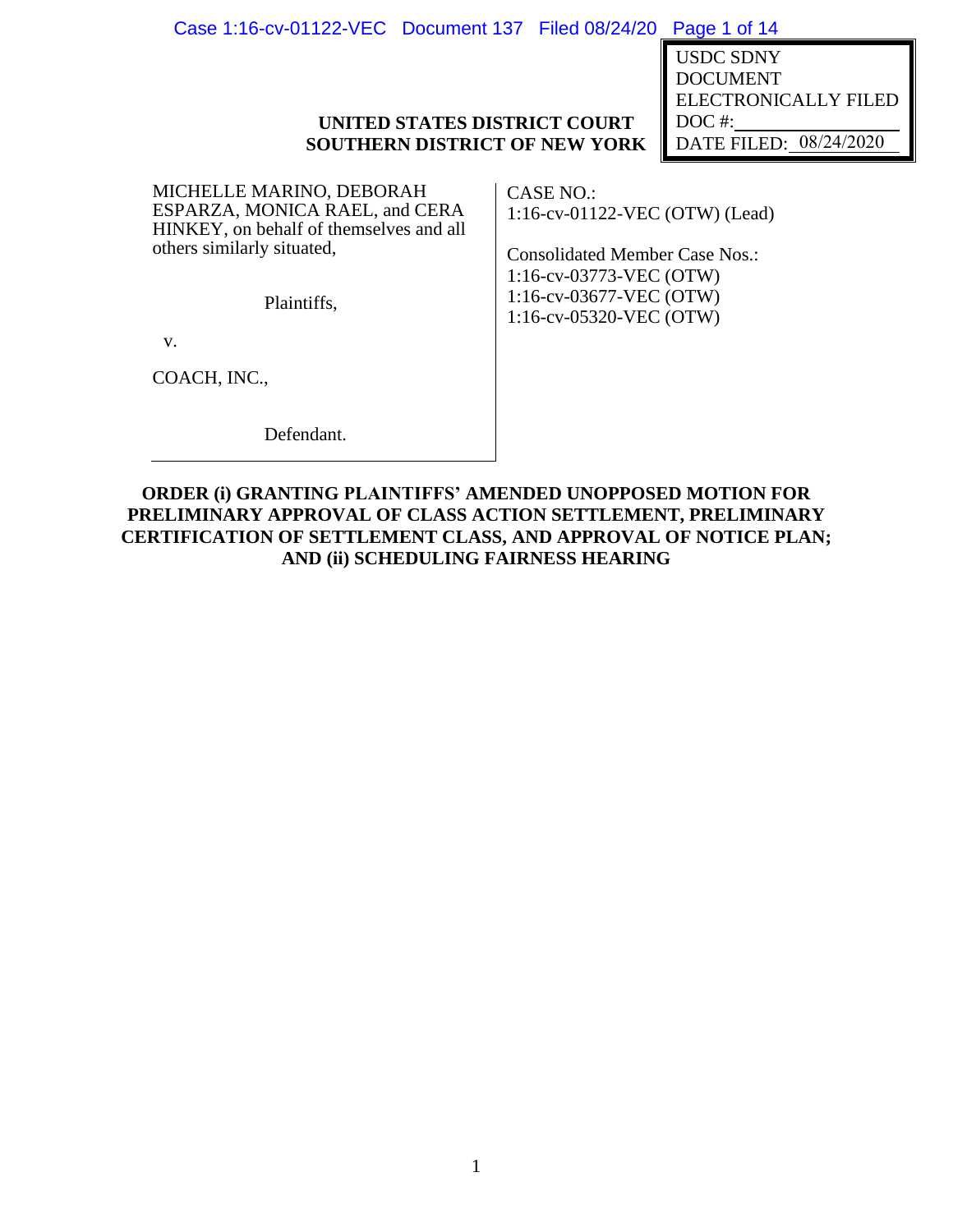# Case 1:16-cv-01122-VEC Document 137 Filed 08/24/20 Page 2 of 14

Upon consideration of Plaintiffs Michele Marino, Deborah Esparza, Monica Rael, and Cera Hinkey's ("Plaintiffs") Amended Unopposed Motion for Preliminary Approval of Class Action Settlement, Preliminary Certification of Settlement Class, and Approval of Notice Plan (the "Motion"), the Motion hearing before this Court, and the entire record herein, the Court grants the Motion and grants preliminary approval of the Settlement contained in the Parties' Settlement Agreement ("Settlement Agreement"), upon the terms and conditions set forth in this order ("Order"). Capitalized terms and phrases in this Order shall have the same meaning ascribed to them in the Settlement Agreement. The Court makes the following findings:

# **FINDINGS OF FACT**

1. Plaintiffs bring this Amended Unopposed Motion for Preliminary Approval of Class Action Settlement, Preliminary Certification of Settlement Class, and Approval of Notice Plan before the Court, with the consent of Defendant Coach, Inc. (now known as Tapestry, Inc.) ("Defendant").

2. Plaintiffs filed their Amended Consolidated Class Action Complaint (Dkt. No. 70) against Defendant on September 18, 2017 (the "Action") in the United States District Court for the Southern District of New York alleging Defendant's use of the phrase "Manufacturer's Suggested Retail Price" ("MFSRP" or "MSRP") to describe the price of its outlet goods created the false impression that its outlet store Merchandise was once sold in Defendant's full-line retail stores and was of the same quality and workmanship as merchandise sold in Defendant's full-line retail stores.

3. The Parties conducted an extensive and thorough examination, investigation, and evaluation of the relevant law, facts, and allegations to assess the merits of the potential claims to determine the strength of both defenses and liability sought in the Action.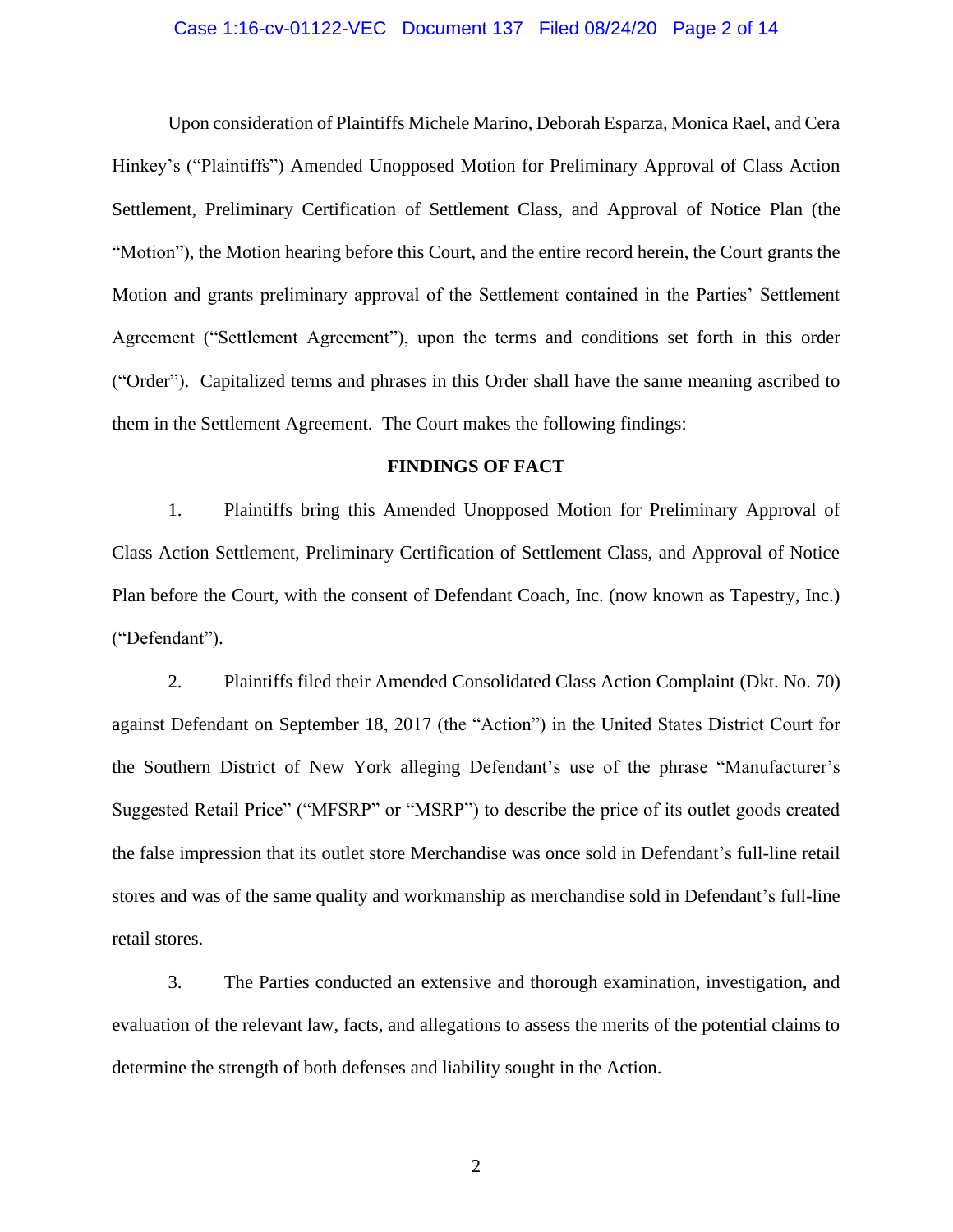# Case 1:16-cv-01122-VEC Document 137 Filed 08/24/20 Page 3 of 14

4. The Parties engaged in motion practice and informal discovery, where Defendant provided Plaintiffs with extensive information and documents, including sales, pricing, and profitand-loss information.

5. In addition, Class Counsel evaluated the various state consumer protection laws, as well as the legal landscape, to determine the strength of the claims, the likelihood of success, and the parameters within which courts have assessed settlements similar to the proposed Settlement.

6. The Parties entered into a Settlement Agreement pursuant to which they agreed to settle the Action, subject to the approval and determination by the Court as to the fairness, reasonableness, and adequacy of the Settlement, which, if approved, will result in dismissal of the Action with prejudice.

7. The Court has reviewed the Settlement Agreement, including the exhibits attached thereto and all prior proceedings herein, and having found good cause based on the record,

THEREFORE, IT IS ORDERED, ADJUDGED, AND DECREED as follows:

1. **Stay of the Action.** All non-settlement-related proceedings in the Action are hereby stayed and suspended until further order of the Court.

2. **Preliminary Class Certification for Settlement Purposes Only.** Having made the findings set forth above, the Court hereby preliminarily certifies a plaintiff class for settlement purposes only, pursuant to Federal Rule of Civil Procedure 23(a) and (b)(3), in accordance with the terms of the Settlement Agreement (the "Settlement Class"). The Court preliminarily finds, based on the terms of the Settlement described in the Settlement Agreement and for settlement purposes only, that: (a) the Settlement Class is so numerous that joinder of all members is impracticable; (b) there are issues of law and fact that are typical and common to the Settlement Class Members, and that those issues predominate over individual questions; (c) a class action on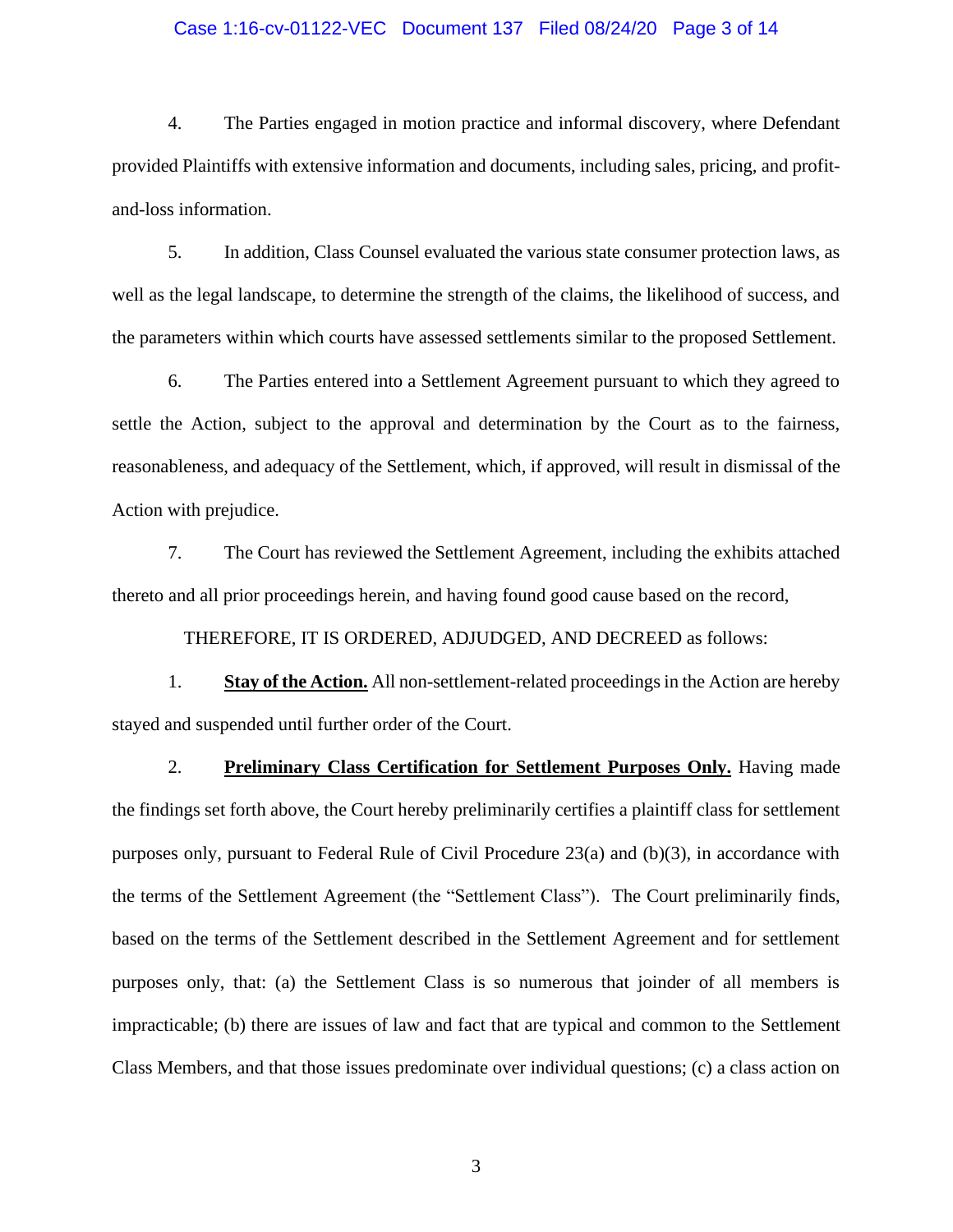# Case 1:16-cv-01122-VEC Document 137 Filed 08/24/20 Page 4 of 14

behalf of the certified Settlement Class is superior to other available means of adjudicating this dispute; and (d) as set forth below, Plaintiffs and Class Counsel are adequate representatives of the Settlement Class. If the Court does not grant final approval of the Settlement set forth in the Settlement Agreement, or if the Settlement set forth in the Settlement Agreement is terminated in accordance with its terms, then the Settlement Agreement, and the certification of the Settlement Class provided for herein, will be vacated and the Action shall proceed as though the Settlement Class had never been certified, without prejudice to any party's position on the issue of class certification or any other issue. Defendant retains all rights to assert that the Action may not be certified as a class action, other than for purposes of the Settlement.

3. **Class Definition.** "Settlement Class" or "Settlement Class Member" means all persons who, during the Class Period, purchased one or more items from COACH's Coachbranded outlet stores in the United States offered at a discount from a "MFSRP" and which contained a "MFSRP" on the tag. Excluded from the Settlement Class are: (a) the directors, officers, employees, and attorneys of COACH, its parents and subsidiaries, and any other entity in which COACH has a controlling interest; (b) governmental entities; (c) the Court, the Court's immediate family, and the Court staff; and (d) any person that timely and properly excludes himself or herself from the Settlement Class.

4. **Class Representatives and Class Counsel.** The Court appoints Todd Carpenter of Carlson Lynch LLP, David Cialkowski of Zimmerman Reed LLP, Jeff Ostrow of Kopelowitz Ostrow, P.A., Andrea Gold of Tycko & Zavareei LLP, and Charles Moore of Halunen Law as counsel for the Settlement Class. Michele Marino, Deborah Esparza, Monica Rael, and Cera Hinkey are hereby appointed as representatives of the Settlement Class ("Class Representatives").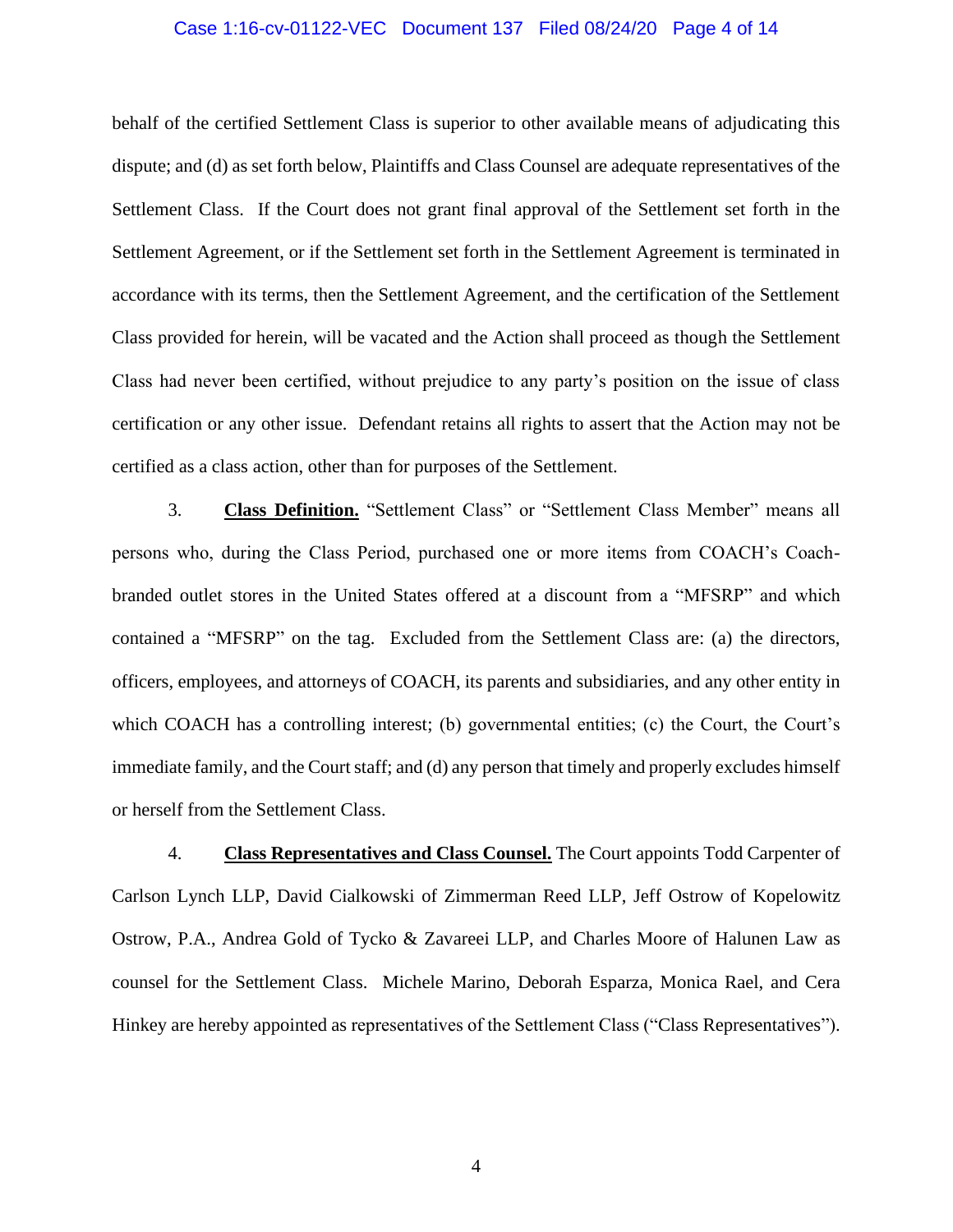# Case 1:16-cv-01122-VEC Document 137 Filed 08/24/20 Page 5 of 14

5. **Preliminary Settlement Approval.** The Court preliminarily approves the Settlement set forth in the Settlement Agreement as being within the range of possible approval as fair, reasonable, and adequate, within the meaning of Rule 23 and the Class Action Fairness Act of 2005, subject to final consideration at the Fairness Hearing provided for below. Accordingly, the Settlement Agreement is sufficient to warrant sending notice to the Settlement Class.

6. **Jurisdiction.** The Court has subject-matter jurisdiction over the Action pursuant to 28 U.S.C. §§ 1332 and 1367 and personal jurisdiction over the Parties before it. Additionally, venue is proper in this District pursuant to 28 U.S.C. § 1391.

7. **Fairness Hearing.** A final Fairness Hearing shall be held on February 23, 2021, at 10:30 a.m. at the United States District Court for the Southern District of New York in Courtroom 443 (the "Fairness Hearing"), to determine, among other things: (a) whether the Action should be finally certified as a class action for settlement purposes pursuant to Rule  $23(a)$  and (b)(3); (b) whether the Settlement of the Action should be finally approved as fair, reasonable, and adequate pursuant to Rule 23(e); (c) whether the Action should be dismissed with prejudice pursuant to the terms of the Settlement Agreement; (d) whether Settlement Class Members should be bound by the releases set forth in the Settlement Agreement; (e) whether Settlement Class Members and related persons should be permanently enjoined from pursuing lawsuits based on the transactions and occurrences at issue in the Action; (f) whether the application of Class Counsel for an award of Attorneys' Fees and Expenses should be approved pursuant to Rule 23(h); and (g) whether the application of the Class Representatives for an Incentive Award should be approved. The submissions of the Parties in support of the Settlement, including Class Counsel's application for Attorneys' Fees and Expenses and Incentive Awards, shall be filed with the Court no later than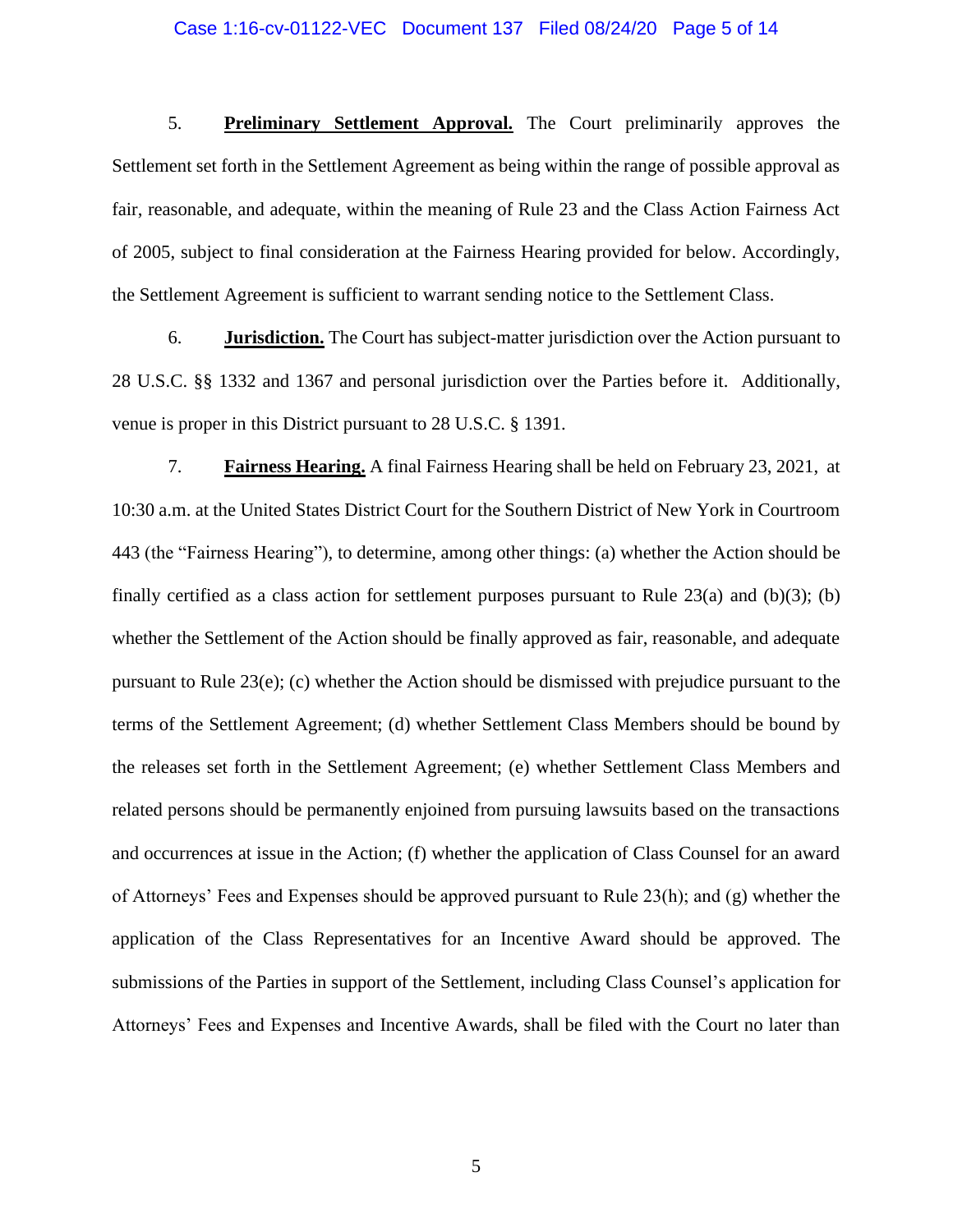# Case 1:16-cv-01122-VEC Document 137 Filed 08/24/20 Page 6 of 14

forty-four (44) days prior to the Fairness Hearing and may be supplemented up to seven (7) days prior to the Fairness Hearing.

### 8. **Administration and Class Notice.**

a. The Court accepts the recommendations of Class Counsel and Defendant, and hereby appoints Angeion Group, LLC to serve as Settlement Administrator in accordance with the terms of the Settlement Agreement, and to help implement the terms of the Settlement Agreement.

b. The Court hereby approves: (i) the amended proposed Class Notice,<sup>1</sup> Summary Settlement Notice, and Claim Form filed on August 17, 2020 (Dkt. 136); and (ii) the notice methodology described in the July 21, 2020 Settlement Agreement (Dkt. 134-3) and in the Declarations of Steven Weisbrot, Esq. of Angeion Group, LLC (Dkt. Nos. 134-9, 134-10 and 134- 11) (the "Weisbrot Declarations").

c. No later than thirty (30) calendar days after the entry of this Order, Defendant shall provide the Settlement Administrator with data on the Settlement Class in accordance with the Settlement Agreement and the Settlement Administrator shall cause the Notice Plan to commence as described in the Weisbrot Declarations. Specifically, the Settlement Administrator shall establish a website that will inform Settlement Class Members of the terms of the Settlement Agreement, their rights, dates and deadlines, and related information. The website shall include materials agreed upon by the Parties and as further ordered by this Court.

d. Not later than thirty (30) days after the entry of this Order, the Settlement Administrator shall establish a toll-free telephone number that will provide Settlement-related information to Settlement Class Members.

The amended long form notice is approved except that, in item 22, any Notice of Intent to Appear must be filed with the Court and served on Class Counsel and Defendant's Counsel no later than **February 8, 2021**.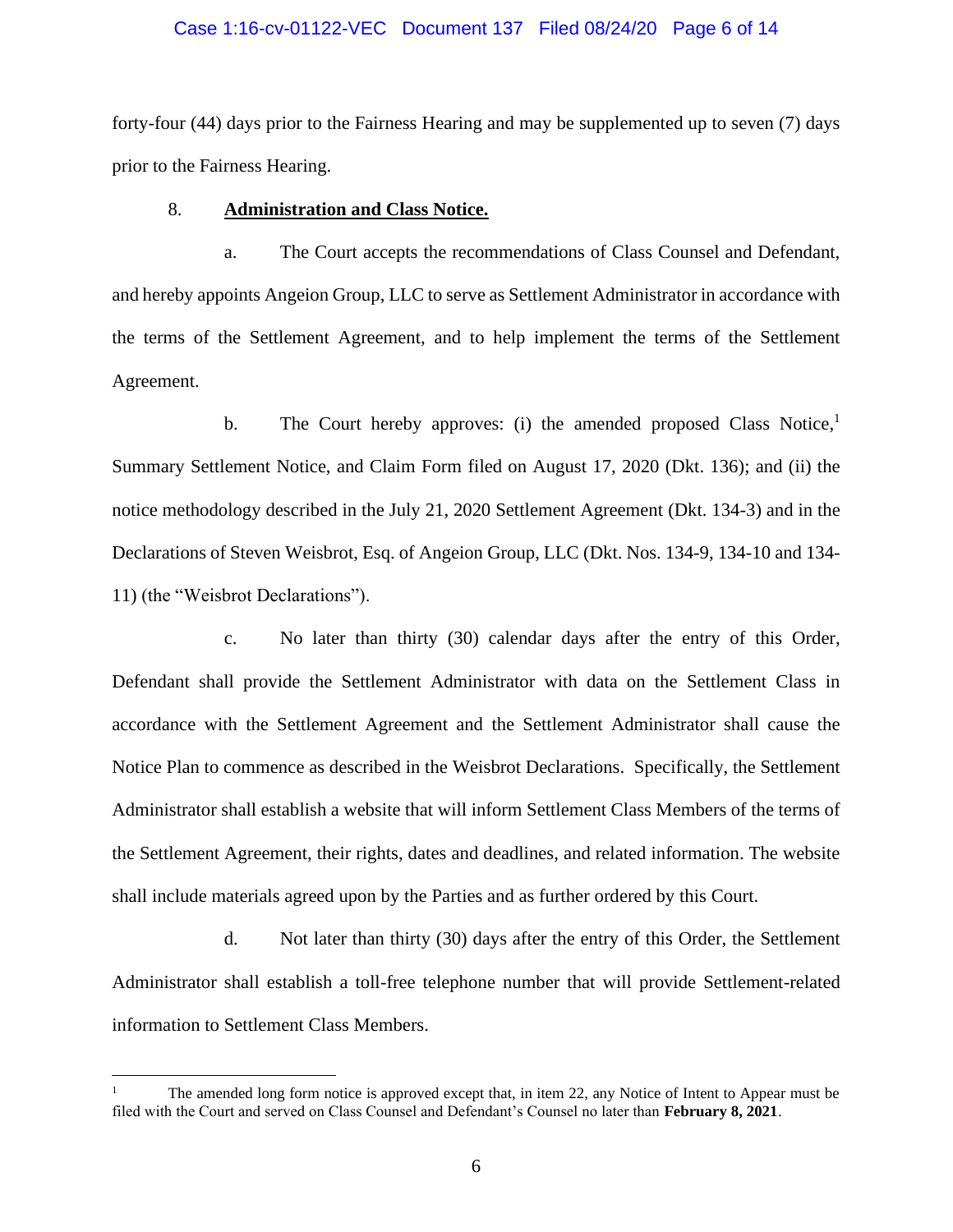# Case 1:16-cv-01122-VEC Document 137 Filed 08/24/20 Page 7 of 14

e. The Settlement Administrator shall disseminate any remaining notice, as stated in the Settlement Agreement and the Weisbrot Declarations.

f. Not later than ten (10) calendar days before the date of the Fairness Hearing, the Settlement Administrator shall file a declaration or affidavit with the Court that: (i) includes a list of those persons who have opted out or excluded themselves from the Settlement; and (ii) attests to the proper implementation of the Notice Plan.

9. **Findings Concerning Notice.** The Court finds that the form, content, and method of giving notice to the Settlement Class as described in paragraph 8 of this Order: (a) will constitute the best practicable notice; (b) are reasonably calculated, under the circumstances, to apprise the Settlement Class Members of the pendency of the Action, the terms of the proposed Settlement, and their rights under the proposed Settlement, including but not limited to their rights to object to or exclude themselves from the proposed Settlement and other rights under the terms of the Settlement Agreement; (c) are reasonable and constitute due, adequate, and sufficient notice to all Settlement Class Members and other persons entitled to receive notice; and (d) meet all applicable requirements of law, including but not limited to 28 U.S.C. § 1715, Rule 23(c) and (e), and the Due Process Clause(s) of the United States Constitution. The Court further finds that all of the notices are written in plain language, are readily understandable by Settlement Class Members, and are materially consistent with the Federal Judicial Center's illustrative class action notices.

10. **Exclusion from Settlement Class.** Any Settlement Class Member who wishes to be excluded from the Settlement Class may elect to opt out of the Settlement. Settlement Class Members who opt out of the Settlement will not release their claims for damages that accrued during the Class Period. Settlement Class Members wishing to opt out of the Settlement must send to the Class Action Settlement Administrator by U.S. mail a personally signed letter including their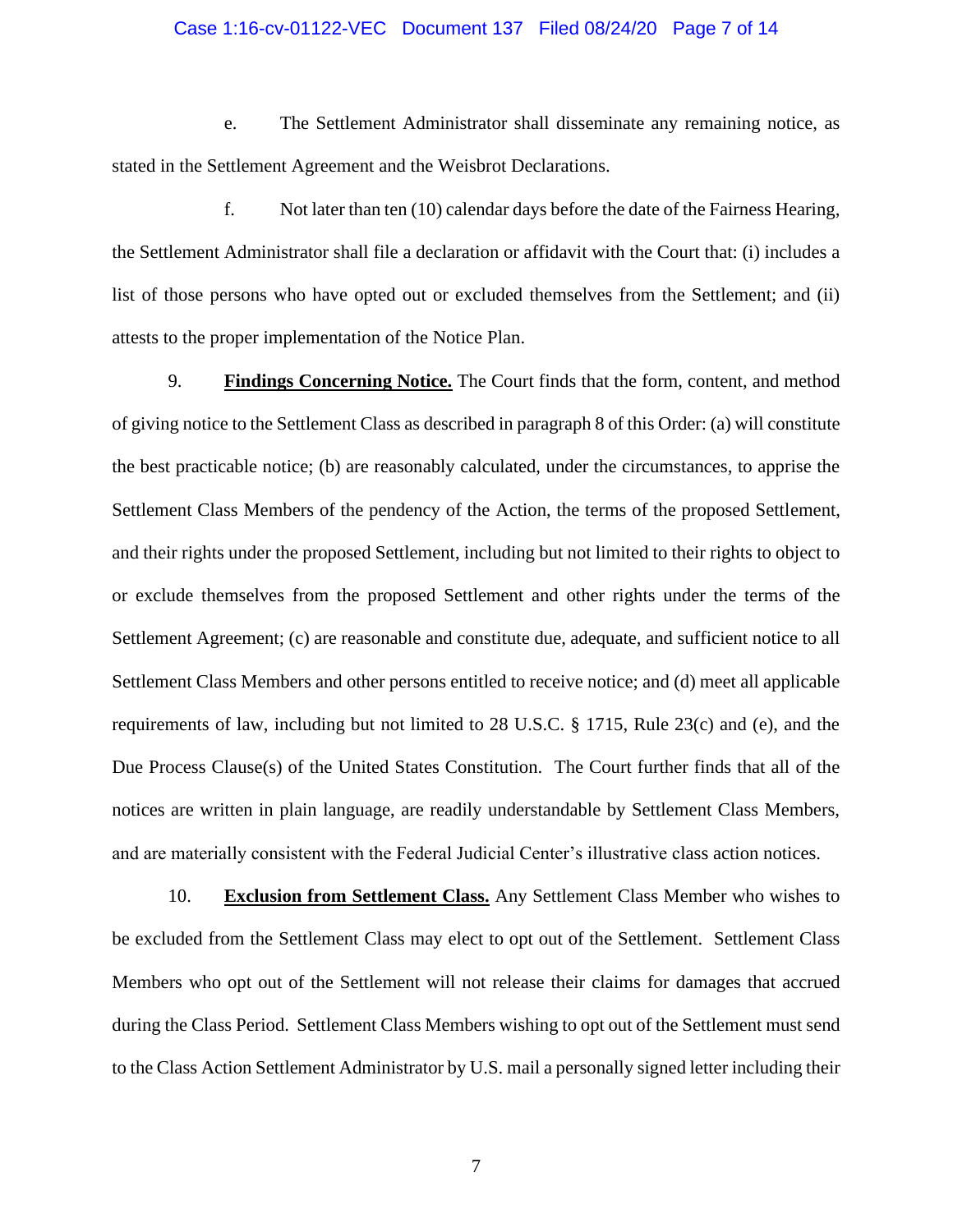# Case 1:16-cv-01122-VEC Document 137 Filed 08/24/20 Page 8 of 14

name and address and providing a clear statement communicating that they elect to be excluded from the Settlement Class. Any request for exclusion must be postmarked on or before the deadline for exclusions specified in this Order. Any potential Settlement Class Member who does not file a timely written request for exclusion shall be bound by all subsequent proceedings, orders, and judgments, including, but not limited to, the release in the Settlement Agreement, even if he or she has litigation pending or subsequently initiates litigation against Defendant or other Coach Released Persons & Entities (as defined in the Settlement Agreement) relating to the claims and transactions released in this Action.

11. **Objections and Appearances.** Any Settlement Class Member who intends to object to the fairness of the Settlement must do so in writing no later than the deadline for objections specified in this Order. Any objection must be in writing, signed by the Settlement Class Member (and his or her attorney, if individually represented), and filed with the Court, with a copy delivered to Class Counsel and Defendant's Counsel at the addresses set forth in the Class Notice, no later than the deadline for objections specified in this Order. The written objection must include: (a) a heading which refers to the Action; (b) information sufficient to identify and contact the objecting Settlement Class Member (or his or her individually hired attorney, if any); (c) a clear and concise statement of the Settlement Class Member's objection; (d) the date(s), time(s) and location(s) that the objector has purchased Merchandise offered at a discount from a "MFSRP" sold in Coach-branded outlet stores in the United States; (e) the facts supporting the objection; (f) a specific statement of the legal grounds on which the objection is based, including whether it applies only to the objector, to a specific subset of the class, or to the entire class; (g) the number of times in which the objector or his or her counsel has objected to a class action settlement within the five years preceding the date that the objector files the objection, the caption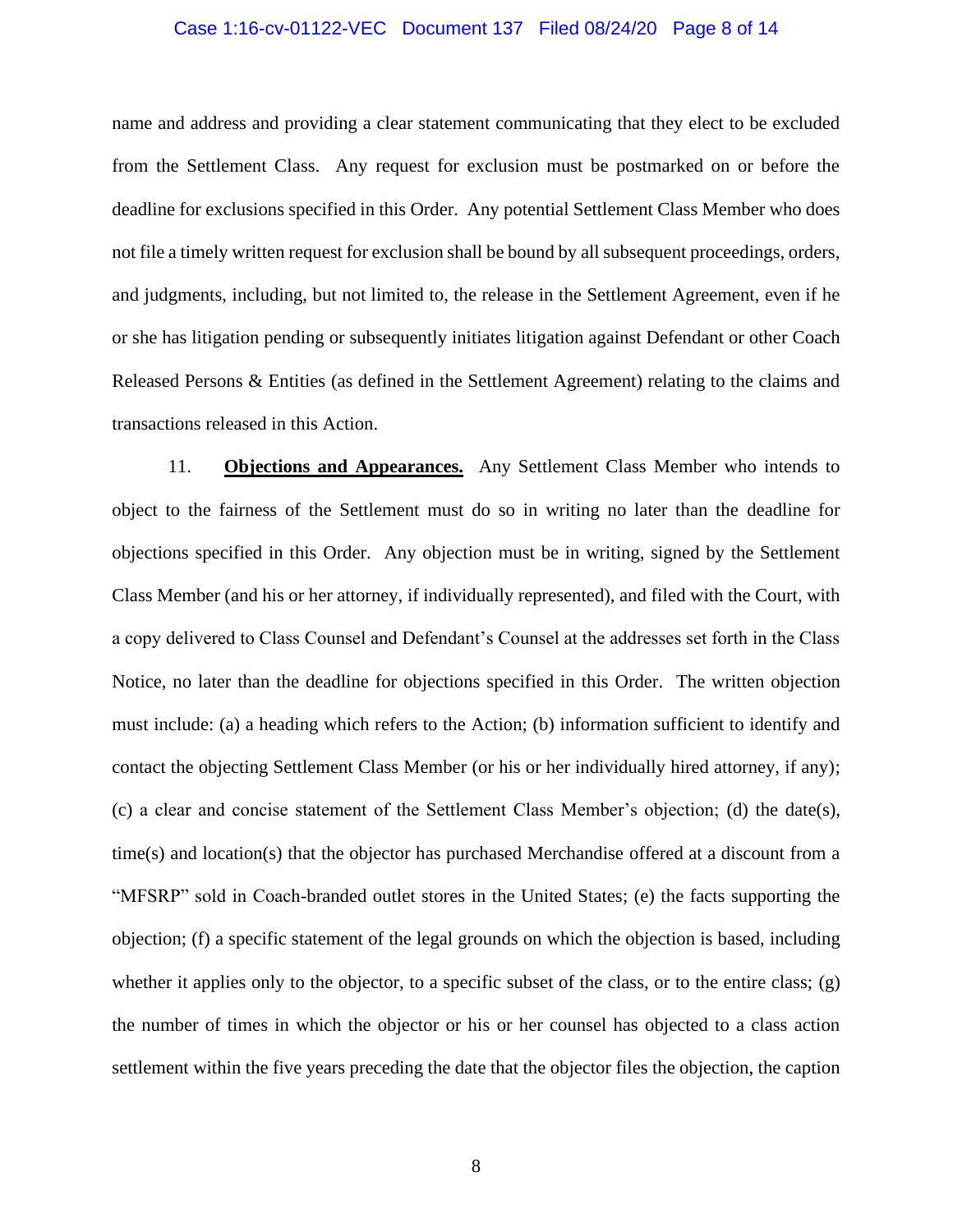# Case 1:16-cv-01122-VEC Document 137 Filed 08/24/20 Page 9 of 14

of each case in which the objector or his or her counsel has made such objection and a copy of any orders related to or ruling upon the objector's prior such objections that were issued by the trial and appellate courts in each listed case, the identity of any former or current counsel who may be entitled to compensation for any reason related to the objection to the Settlement or fee application; (h) the number of times in which the objector's counsel or counsel's law firm have objected to a class action settlement within the five (5) years preceding the date that the objector files the objection, the caption of each case in which the counsel or the firm has made such objection and a copy of any orders related to or ruling upon counsel's or the firm's prior such objections that were issued by the trial and appellate courts in each listed case; (i) any and all agreements that relate to the objection or the process of objecting – whether written or verbal – between the objector or objector's counsel and any other person or entity; (j) a list of all persons who will be called to testify at the Fairness Hearing in support of the objection; (k) a statement confirming whether the objector intends to personally appear and/or testify at the Fairness Hearing; and (l) documents sufficient to establish the basis for the objector's standing as a Settlement Class Member, such as: (i) a declaration signed by the objector under penalty of perjury, with language similar to that included in the Claim Form attached as Exhibit A to the Settlement Agreement, that the Settlement Class Member purchased Merchandise offered at a discount from a "MFSRP" sold in Coachbranded outlet stores in the United States during the Class Period; or (ii) receipt(s) reflecting such purchase $(s)$ <sup>2</sup>

Any Settlement Class Member who files and serves a written objection, as described in the preceding paragraph, may appear at the Fairness Hearing, either in person or through counsel hired

<sup>&</sup>lt;sup>2</sup> The Court notes that the long form notice as currently proposed omits two of the above requirements for objections, namely subparts (a) and (l). Subpart (d) in the proposed long form notice should also be split into two subparts, as it currently contains two separate requirements. No later than **August 25, 2020**, Plaintiffs' counsel must submit a revised long form notice consistent with this Order.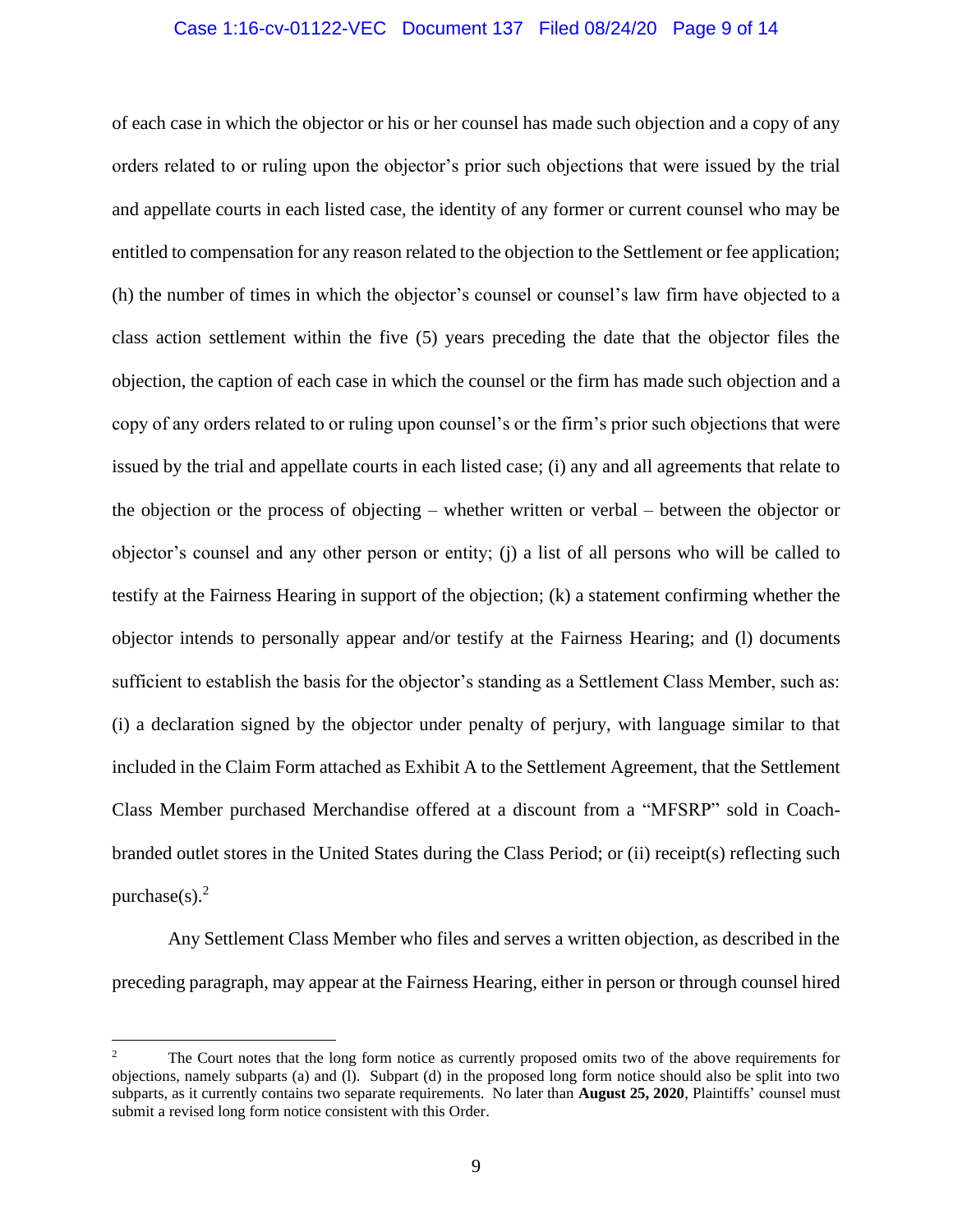#### Case 1:16-cv-01122-VEC Document 137 Filed 08/24/20 Page 10 of 14

at the Settlement Class Member's expense, to object to any aspect of the fairness, reasonableness, or adequacy of the Settlement, including Attorneys' Fees and Expenses and Incentive Awards. Settlement Class Members or their attorneys who intend to make an appearance at the Fairness Hearing must serve a notice of intention to appear on the Class Counsel and Defendant's Counsel identified in the Class Notice, and file the notice of appearance with the Court, no later than fifteen (15) days before the Fairness Hearing, or as the Court may otherwise direct.

Any Settlement Class Member who fails to comply with Section VI.6.2 of the Settlement Agreement shall waive and forfeit any and all rights he or she may have to appear separately and to object, and shall be bound by all the terms of the Settlement Agreement and by all proceedings, orders and judgments in the Action, including, but not limited to, the Released Claims and the releases in Section VII of the Settlement Agreement.

Class Counsel shall have the right, and Defendant shall reserve its right, to respond to any objection no later than seven (7) days before the Fairness Hearing. The Party so responding shall file a copy of the response with the Court, and shall serve a copy, by regular U.S. mail, hand or overnight delivery, to the objecting Settlement Class Member or to the individually hired attorney for the objecting Settlement Class Member, to Class Counsel, and to Defendant's Counsel.

12. **Disclosures.** The Settlement Administrator, Defendant's Counsel, and Class Counsel shall promptly furnish to each other copies of all objections or written requests for exclusion that might come into their possession.

13. **Termination of Settlement.** This Order shall become null and void and shall not prejudice the rights of the Parties, all of whom shall be restored to their respective positions existing immediately before this Court entered this Order, if: (a) the Settlement is not finally approved by the Court or does not become final, pursuant to the terms of the Settlement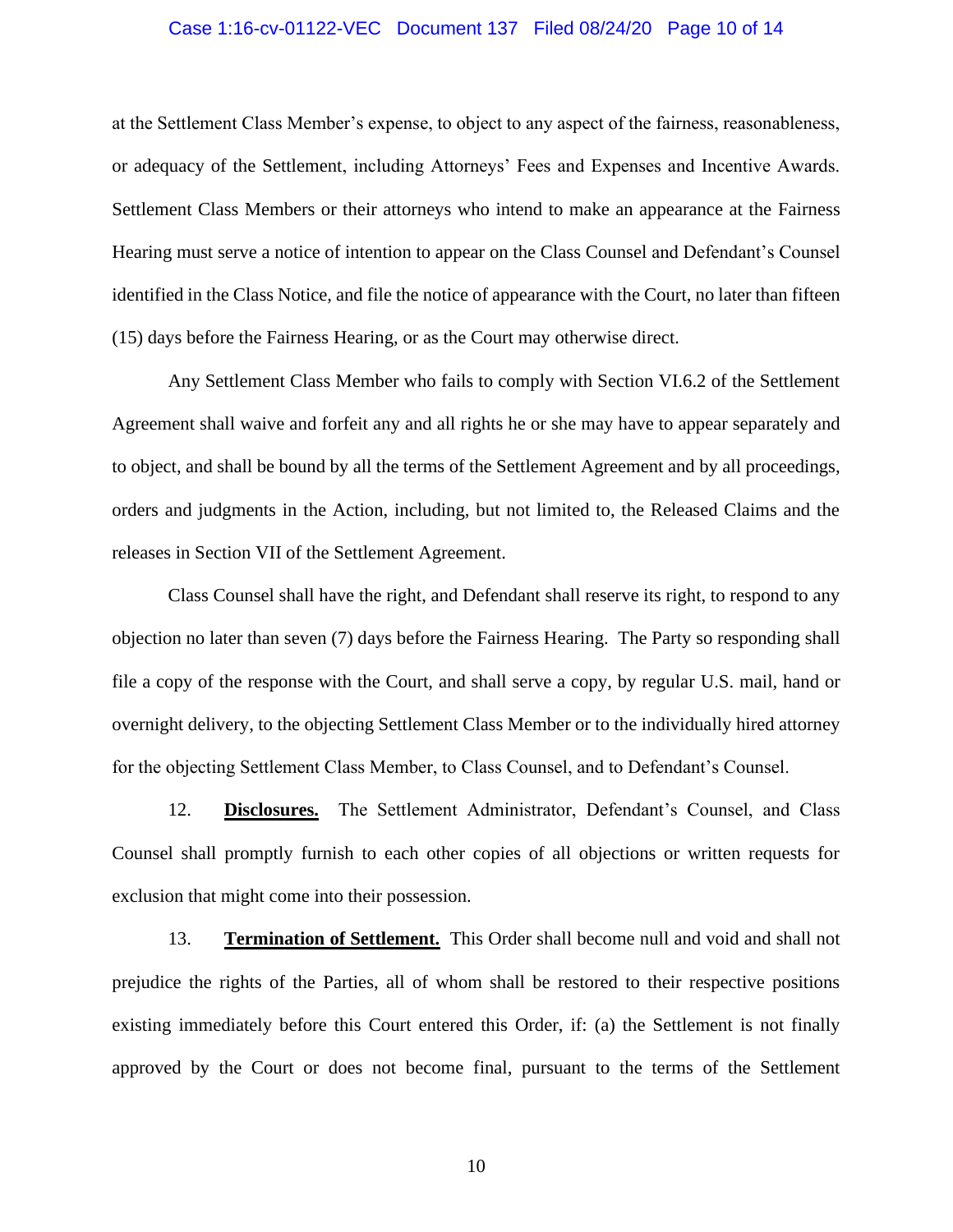#### Case 1:16-cv-01122-VEC Document 137 Filed 08/24/20 Page 11 of 14

Agreement; (b) the Settlement is terminated in accordance with the Settlement Agreement; or (c) the Settlement does not become effective as required by the terms of the Settlement Agreement for any other reason. In such event, the Settlement and Settlement Agreement shall become null and void and be of no further force and effect, and neither the Settlement Agreement nor the Court's orders, including this Order, relating to the Settlement shall be used or referred to for any purpose.

14. **Nationwide Stay and Preliminary Injunction.** Effective immediately, any actions or proceedings pending in any state or federal court in the United States involving the labeling or marketing of Defendant's Merchandise, except any matters necessary to implement, advance, or further approval of the Settlement Agreement or Settlement process, are stayed pending the Fairness Hearing and the issuance of a final order and judgment in this Action.

In addition, pending the Fairness Hearing and the issuance of a final order and judgment in this Action, all members of the Settlement Class and their legally authorized representatives are hereby preliminarily enjoined from demanding, threatening, filing, commencing, prosecuting, maintaining, intervening in, participating in (as class members or otherwise), or receiving any benefits from any other lawsuit, arbitration, or administrative, regulatory, or other proceeding or order in any jurisdiction in the United States (defined to including both states and territories of the United States) arising out of or relating to the Merchandise or the facts and circumstances at issue in the Action.

Also, pending the Fairness Hearing and issuance of a final order and judgment in this Action, all members of the Settlement Class and their legally authorized representatives are hereby preliminarily enjoined from demanding, threatening, filing, commencing, prosecuting, or maintaining any other lawsuit on behalf of members of the Settlement Class, if such other action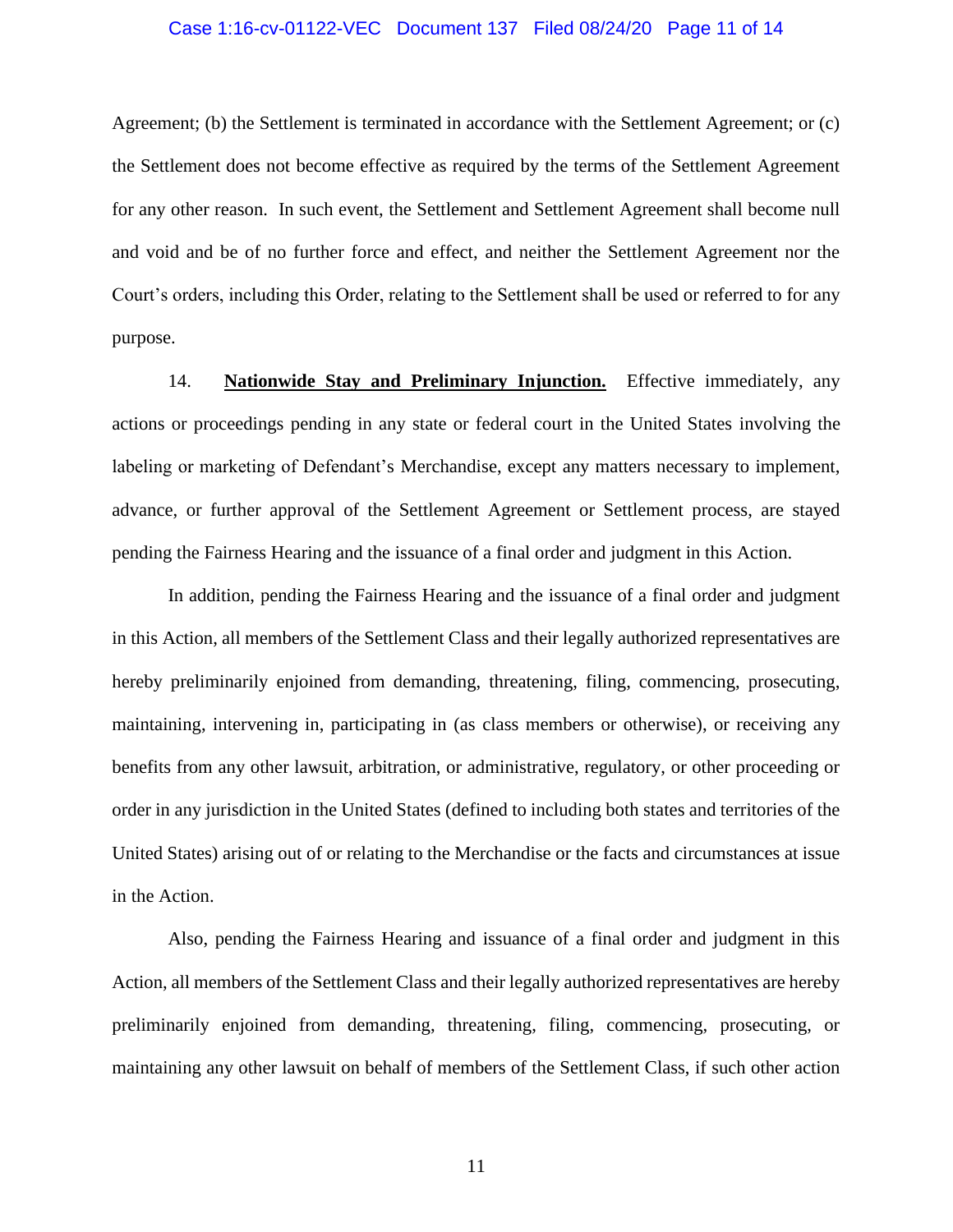is based on or relates to Defendant's Merchandise.

Under the All Writs Act, the Court finds that issuance of this nationwide stay and injunction is necessary and appropriate in aid of the Court's jurisdiction over this Action. The Court finds no bond is necessary for issuance of this injunction.

15. **Effect of Settlement Agreement and Order.** Class Counsel, on behalf of the Settlement Class, and Defendant entered into the Settlement Agreement solely for the purpose of compromising and settling disputed claims. This Order shall be of no force or effect if the Settlement does not become final and shall not be construed or used as an admission, concession, or declaration by or against Defendant of any fault, wrongdoing, breach, or liability. The Settlement Agreement, the documents relating to the Settlement Agreement, and this Order are not, and should not in any event be (a) construed, deemed, offered, or received as evidence of a presumption, concession, or admission on the part of Plaintiffs, Defendant, any member of the Settlement Class or any other person; or (b) offered or received as evidence of a presumption, concession, or admission by any person of any fault, wrongdoing, breach, or liability, or that the claims in the Action lack merit or that the relief requested is inappropriate, improper, or unavailable for any purpose in any judicial or administrative proceeding, whether in law or in equity.

16. **Retaining Jurisdiction.** This Court shall maintain continuing jurisdiction over these Settlement proceedings to assure the effectuation thereof for the benefit of the Settlement Class. If the Settlement receives final approval, this Court shall retain jurisdiction over any action to enforce the release provisions in the Settlement Agreement.

17. **Continuance of Hearing.** The Court reserves the right to adjourn or continue the Fairness Hearing without further written notice.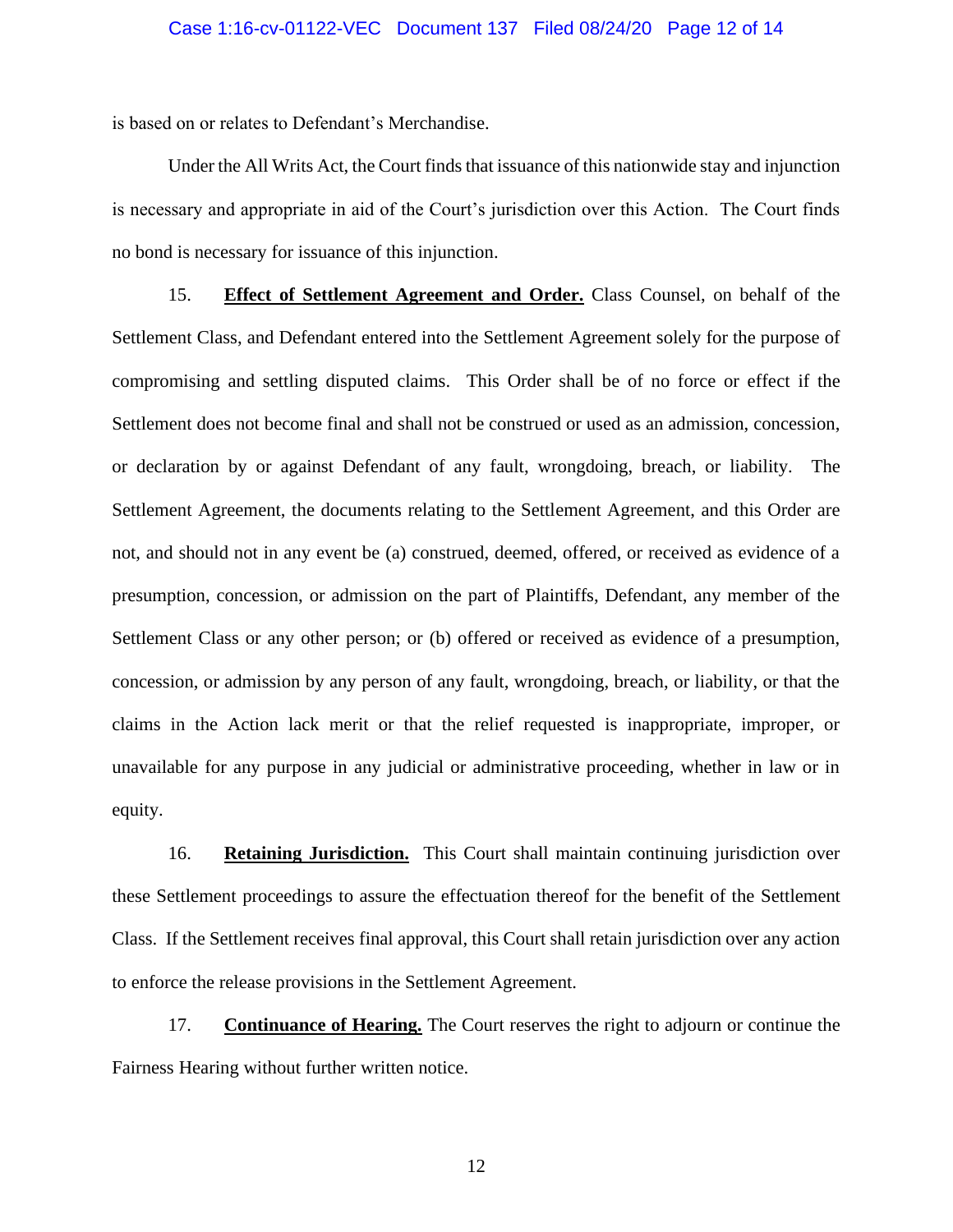# Case 1:16-cv-01122-VEC Document 137 Filed 08/24/20 Page 13 of 14

The Court sets the following schedule for the Fairness Hearing and the actions which must precede it:

- a. Plaintiffs shall file their Motion for Final Approval of the Settlement by no later than January 10, 2021.
- b. Plaintiffs shall file their Motion for Attorneys' Fees, Costs, and Expenses, and Motion for Incentive Award by no later than January 10, 2021.
- c. Settlement Class Members must file any objections to the Settlement and the Motion for Attorneys' Fees, Costs, and Expenses, and the Motion for Incentive Award by no later than January 24, 2021.
- d. Settlement Class Members must exclude themselves, or opt-out, from the Settlement by no later than January 24, 2021.
- e. Settlement Class Members who intend to appear at the Fairness Hearing must file a Notice of Intention to Appear at the Fairness Hearing by no later than February 8, 2021.
- f. The Settlement Administrator shall file a declaration or affidavit with the Court that confirms the implementation of the Notice Plan pursuant to this Order by no later than February 13, 2021.
- g. Class Counsel and Defendant's Counsel shall have the right to respond to any objection by no later than February 16, 2021.
- h. The Fairness Hearing will take place on February 23, 2021, at 10:30 a.m. at the United States District Court for the Southern District of New York in Courtroom 443.<sup>3</sup>

<sup>&</sup>lt;sup>3</sup> The Court may reschedule or relocate the hearing by issuing an order on the public docket; such order shall be immediately posted to the settlement website.